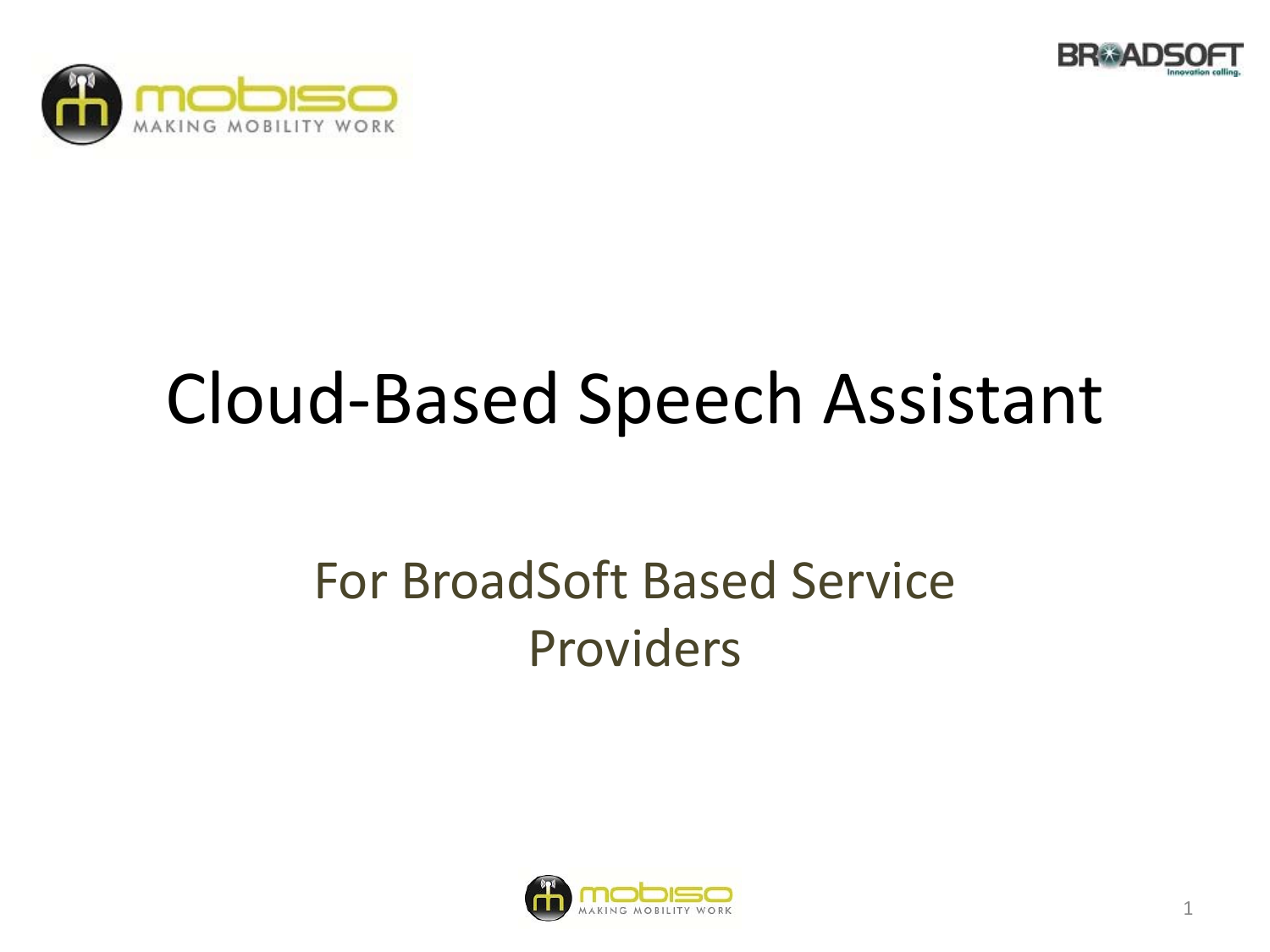

# Selling Speech Assistant I

- Consistent professional greeting to customers
- Reach Employees & Depts. easily & quickly
- Eliminate lengthy hold times in queue
- Avoid DTMF 'dial by name' frustration and '0 Out' cost
- Avoid tying up Receptionist



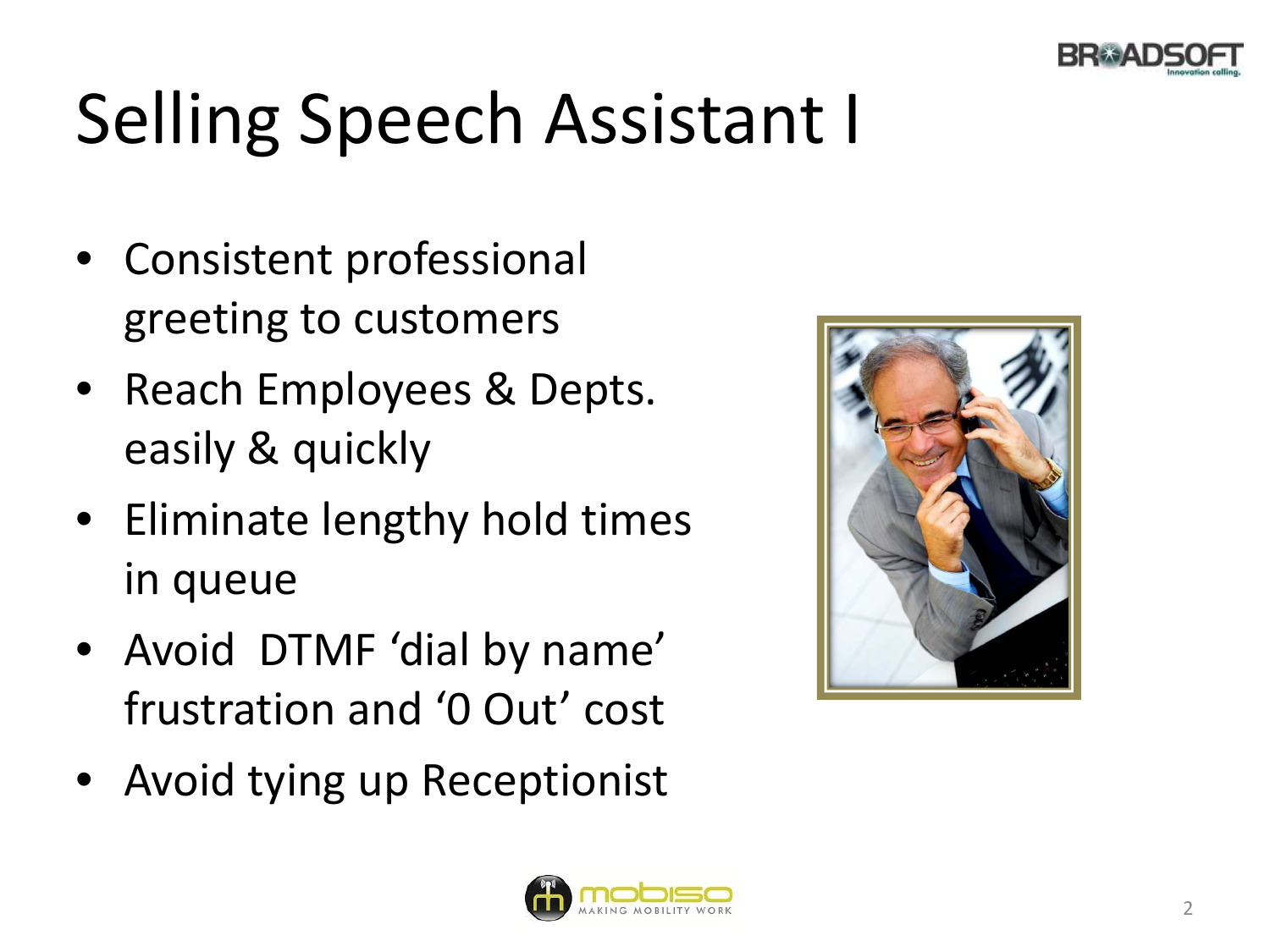

# Selling Speech Assistant II

- Runs 24 X 7 X 365
- Handles internal staff calls (often >50%)
- Cost savings immediate
- Special Holiday and Weekend Greetings
- World Class technology deployed at Fortune 100s
- SLA & Performance Reports



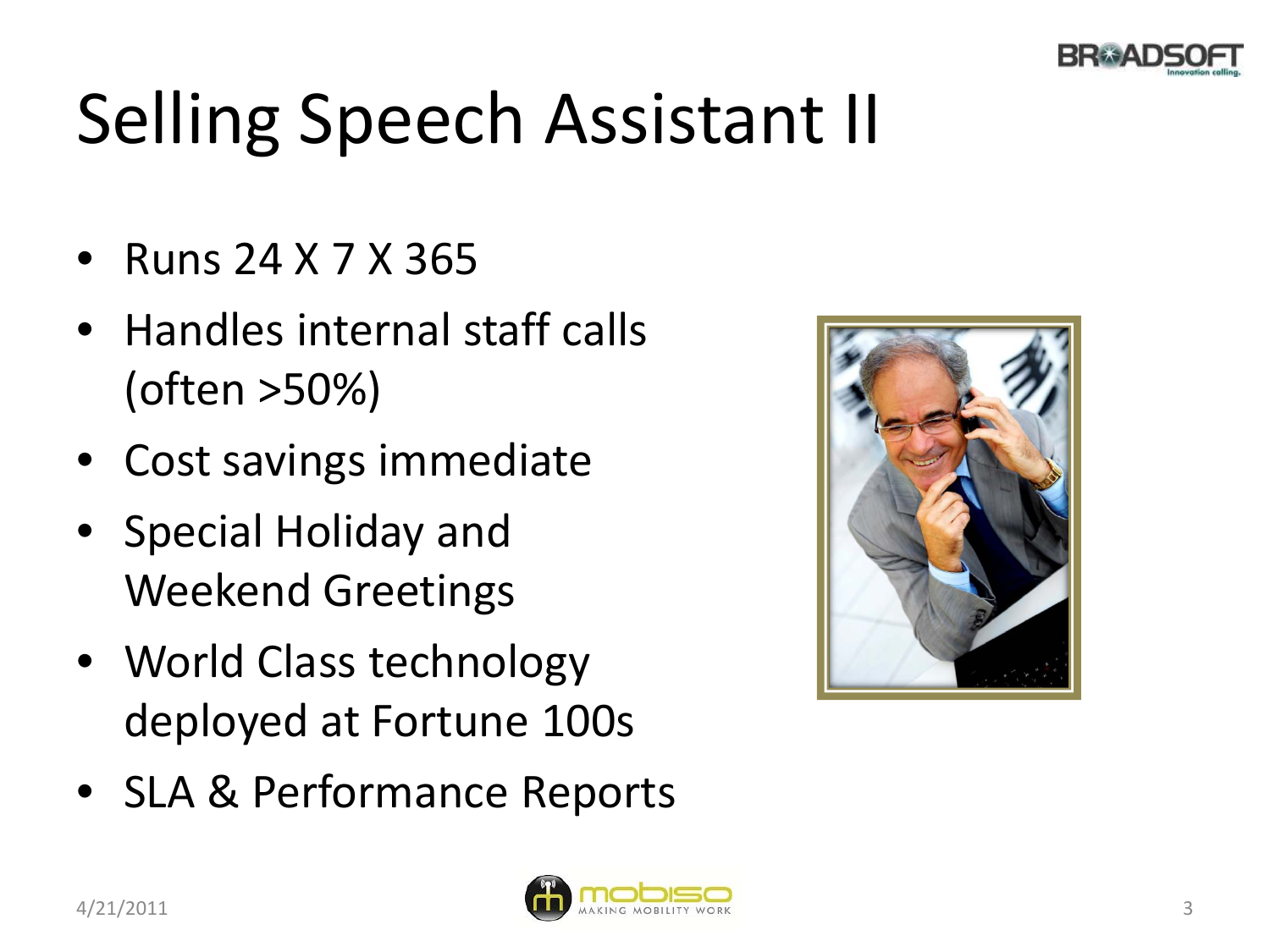

# Mobiso's Key SEAA Features

#### *The Basics:*

- **Simply speak** the name/department/product etc. for easy transfer
- **Zero out** capability at any time
- **Barge In** on the SEAA at any time
- **Name Collect-**collect personal name responses/enhances customer experience
- **Find Me-** supports mobility and DR
- **Multi-Lingual**
- **CSV file or Active Directory Import**
- **Multiple Call Session profiles (applications)-for internal/external callers**
- **OnBoard Reporting Interface**

#### *Key Differentiators:*

- **Logical choice-US patent** and layer of application intelligence for advanced disambiguation where Mobiso learns about employees community of interest, self improves
- **LMD**-proprietary directory, built over time, enhances engines accuracy, all benefit
- **Linguistic Services and Day2 continuous improvement** for long term success and satisfaction
- **Disaster Recovery/Redundancy Configuration-**fully synchronized databases

#### *Additional Feature Availability*

• **Speech Enabled Ad-hoc conferencing**, speak the names of individuals or teams for quick collaboration. **Speech Enabled Contact Dialing.** Smartphone, Outlook Sync. and web

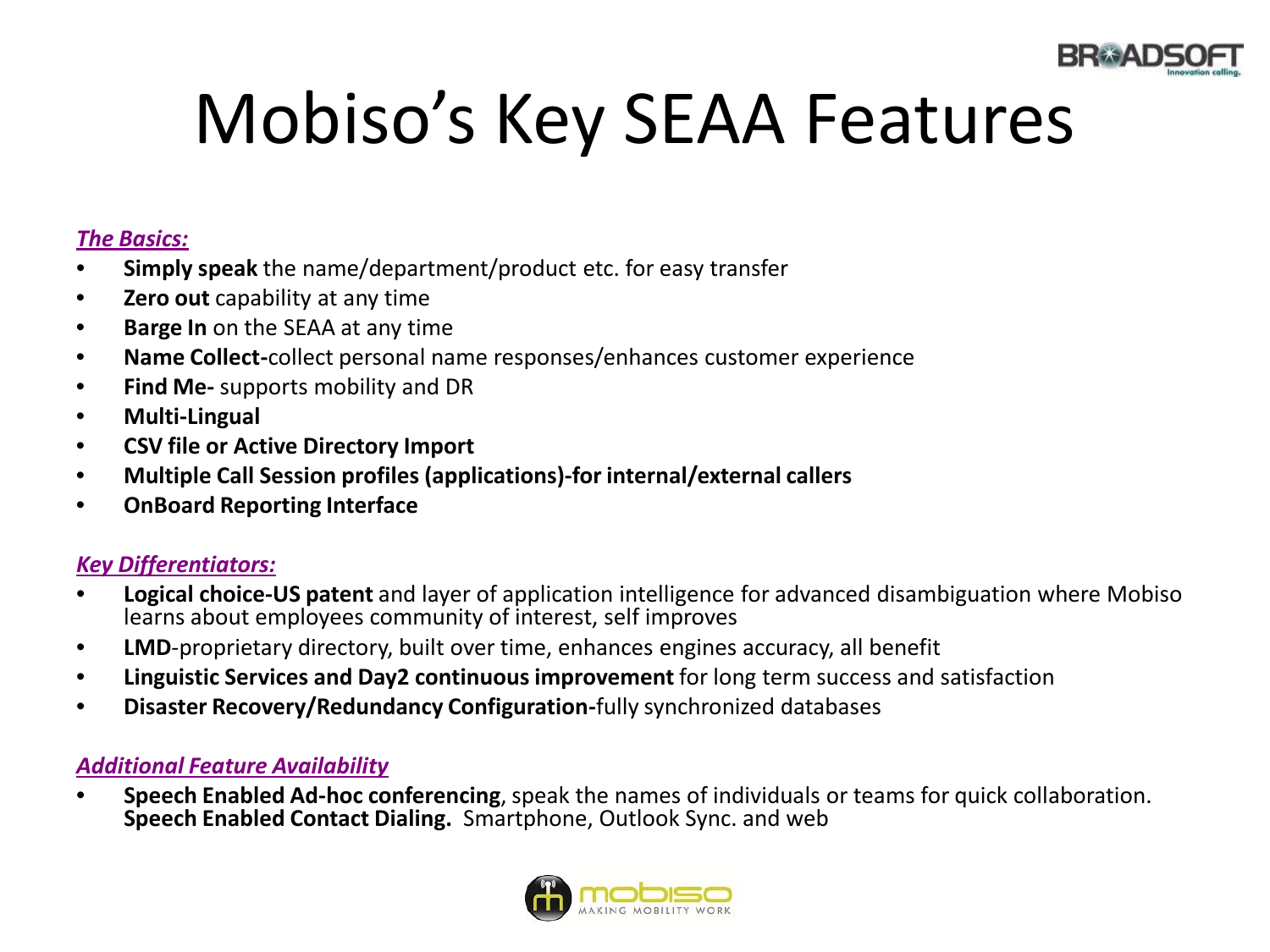# **Advanced Recognition Superiority**

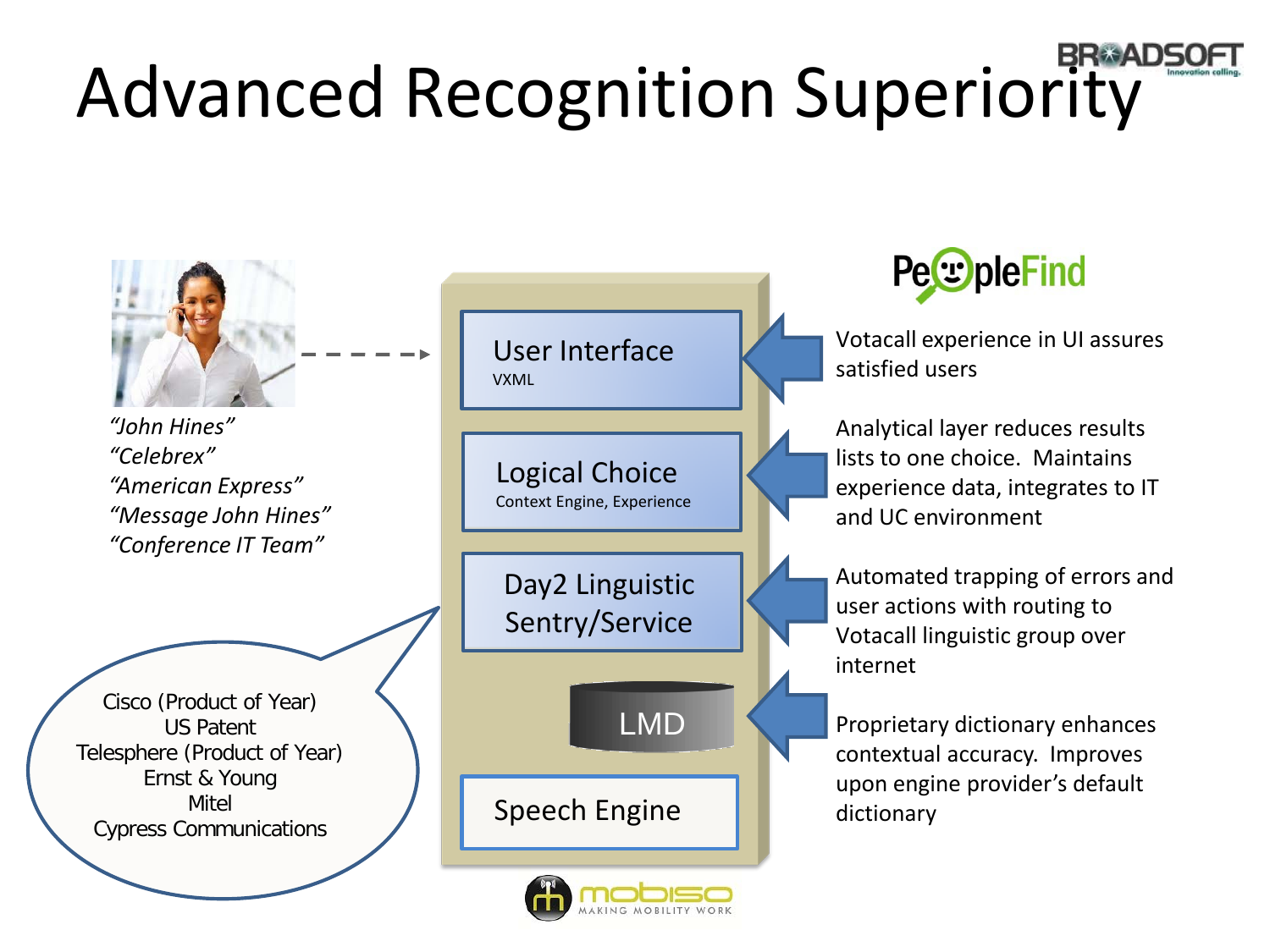

## Mobiso Speech Assistant



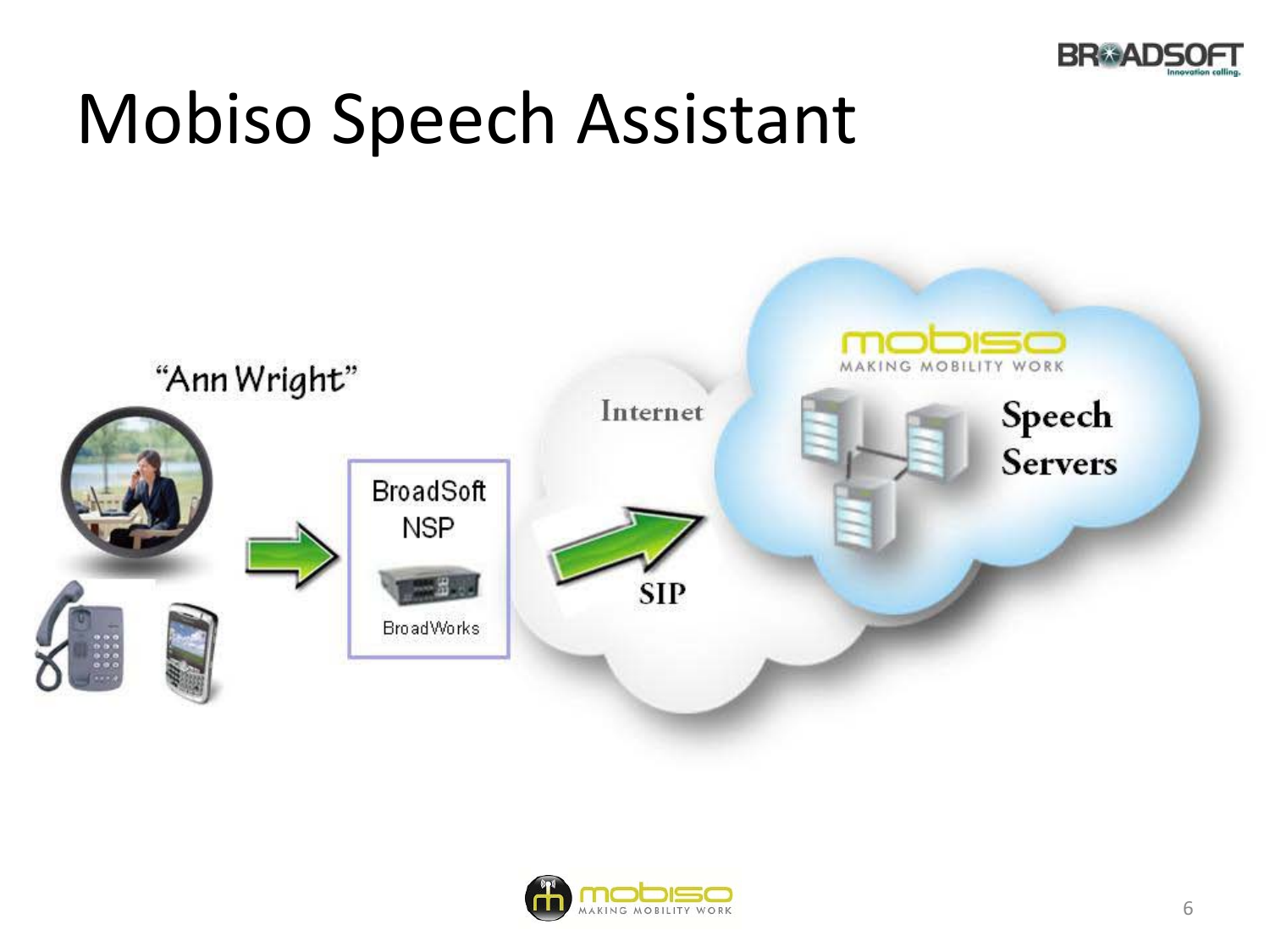

## Mobiso Speech Assistant



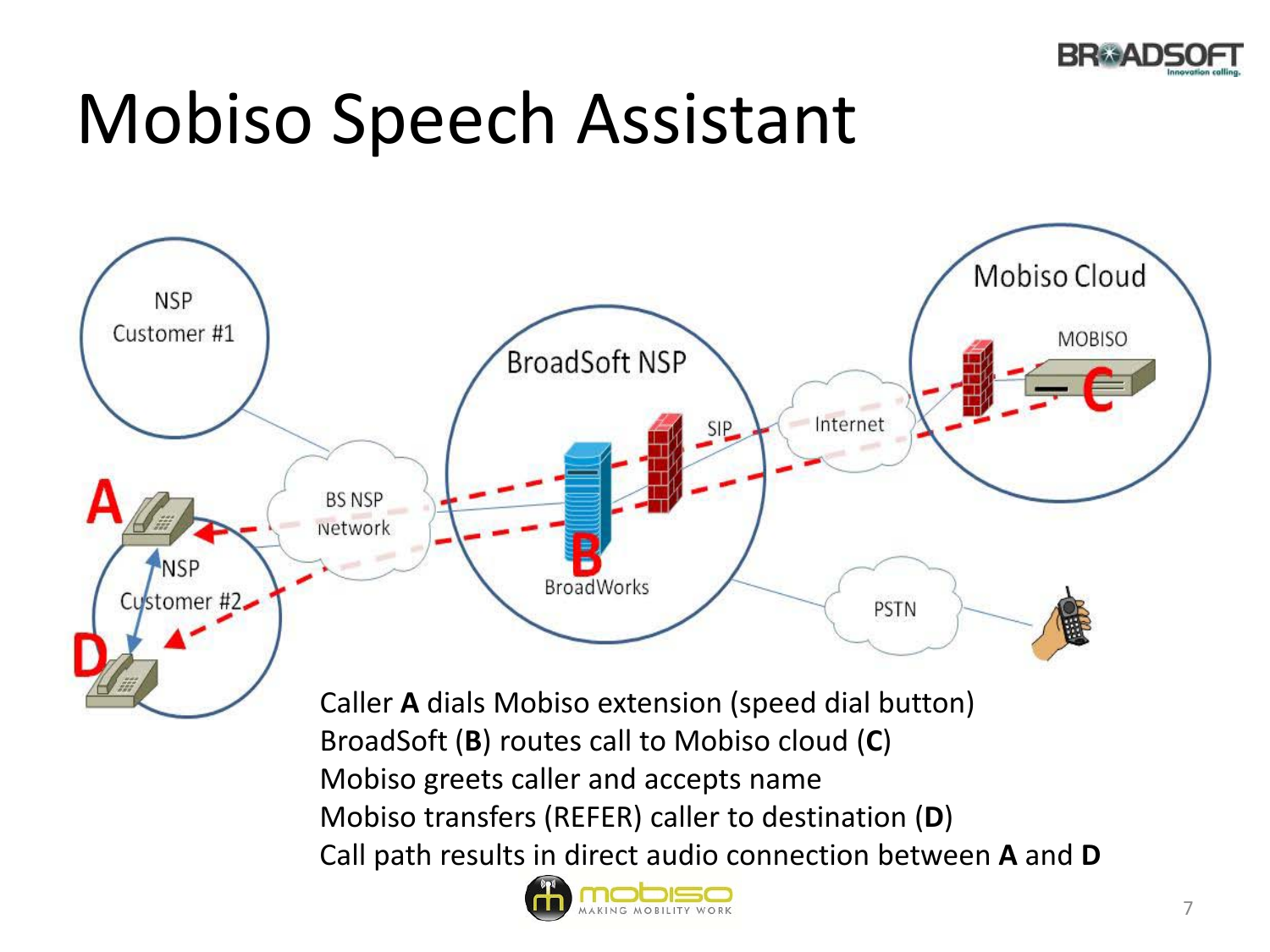

# Deployment Choices

- You Sign Up as Service Provider
- Your Customers sign themselves up for Mobiso Speech Assistant
- Pricing based on volume
- You setup one-time integration to Votacall
- You sell Mobiso Speech Assistant Directly to Customers
- You price per market value
- Major volume discounts as you sell more.

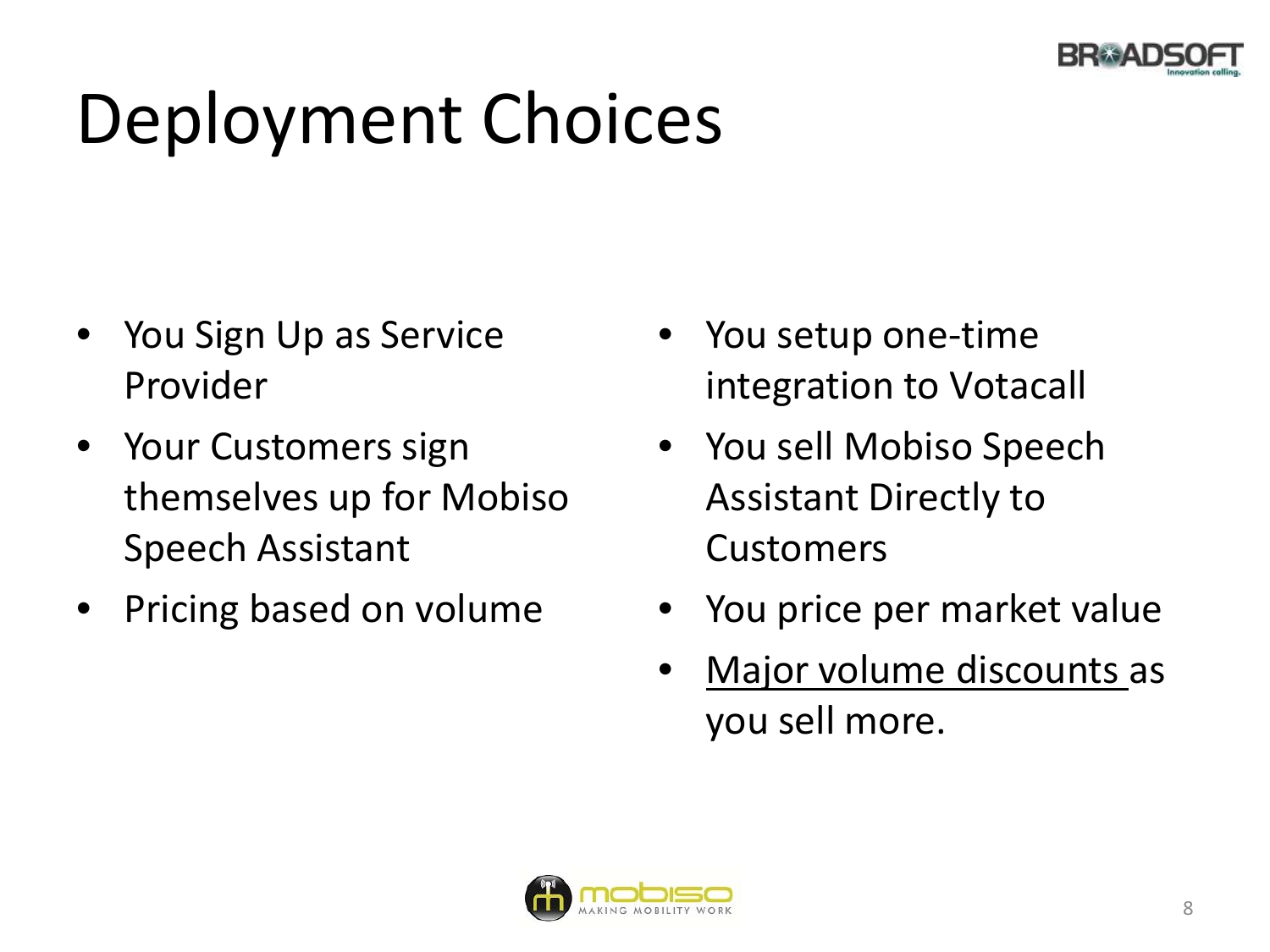

# Integration to Mobiso

### **One Time**

- Provisioning Interface
	- Automated with access to BS Admin. Credentials
	- See Getting Started Doc.
- SIP Interface
	- Support of testing
	- See Getting Started Doc.
- Mobiso SLA
- Channel Partner Agreement

### **Ongoing**

- Each new customer signup
	- Sign up at Mobiso partner portal
- **Support** 
	- Email, 24\*7 HelpDesk
- Names Tuning
	- Linguistics, Auto-Correction
- Billing
	- Monthly invoicing
- Coming Features
	- Conferencing, Contact Sync.

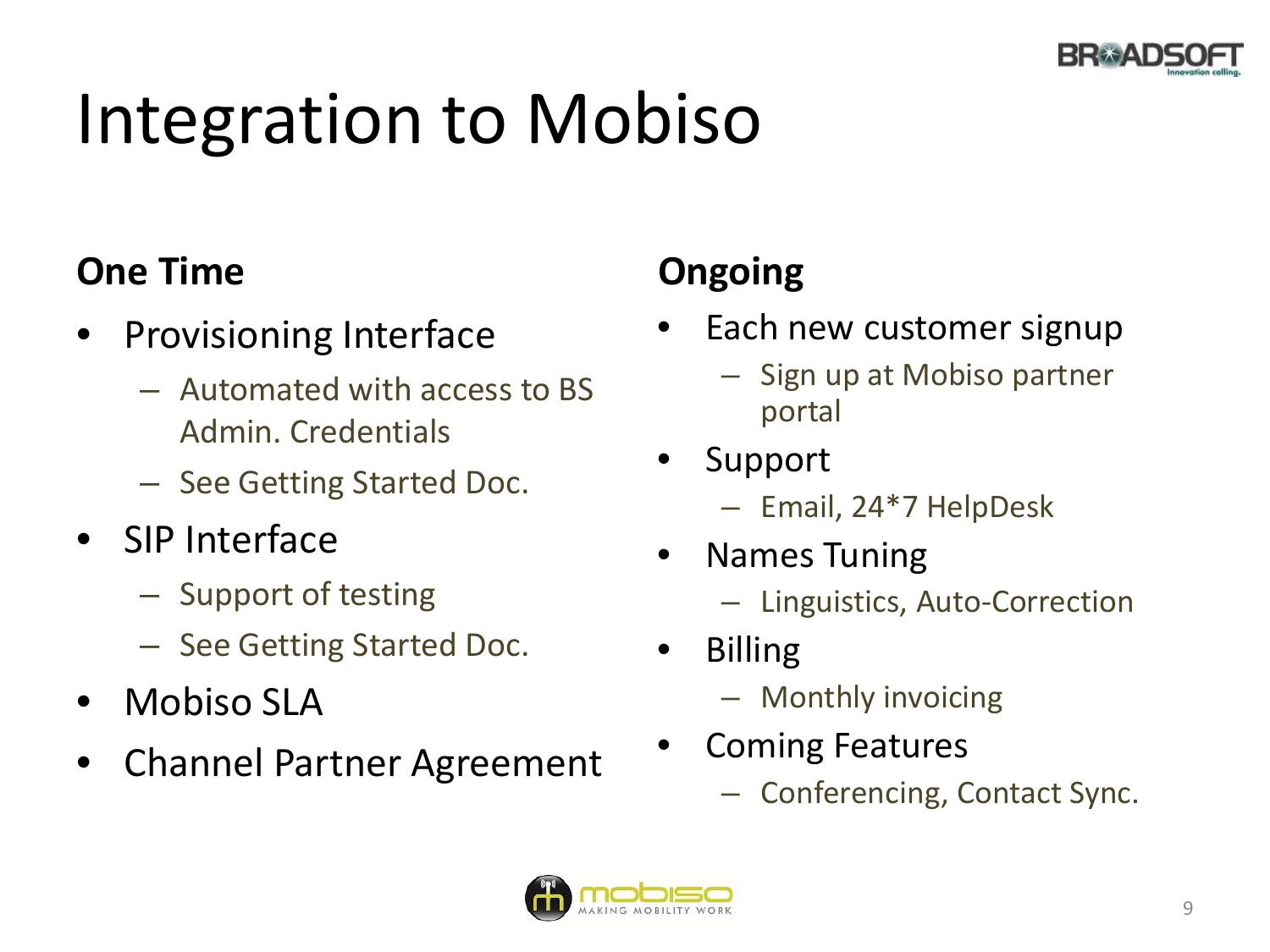

# Give Customers What They Want

### **Ongoing Value**

- Our partners are adding Mobiso Speech Assistant to their portfolio at the request of their customers.
- Win more opportunities and make more money with Mobiso Speech Assistant.
- Integration with BroadSoft makes it seamless for customers.